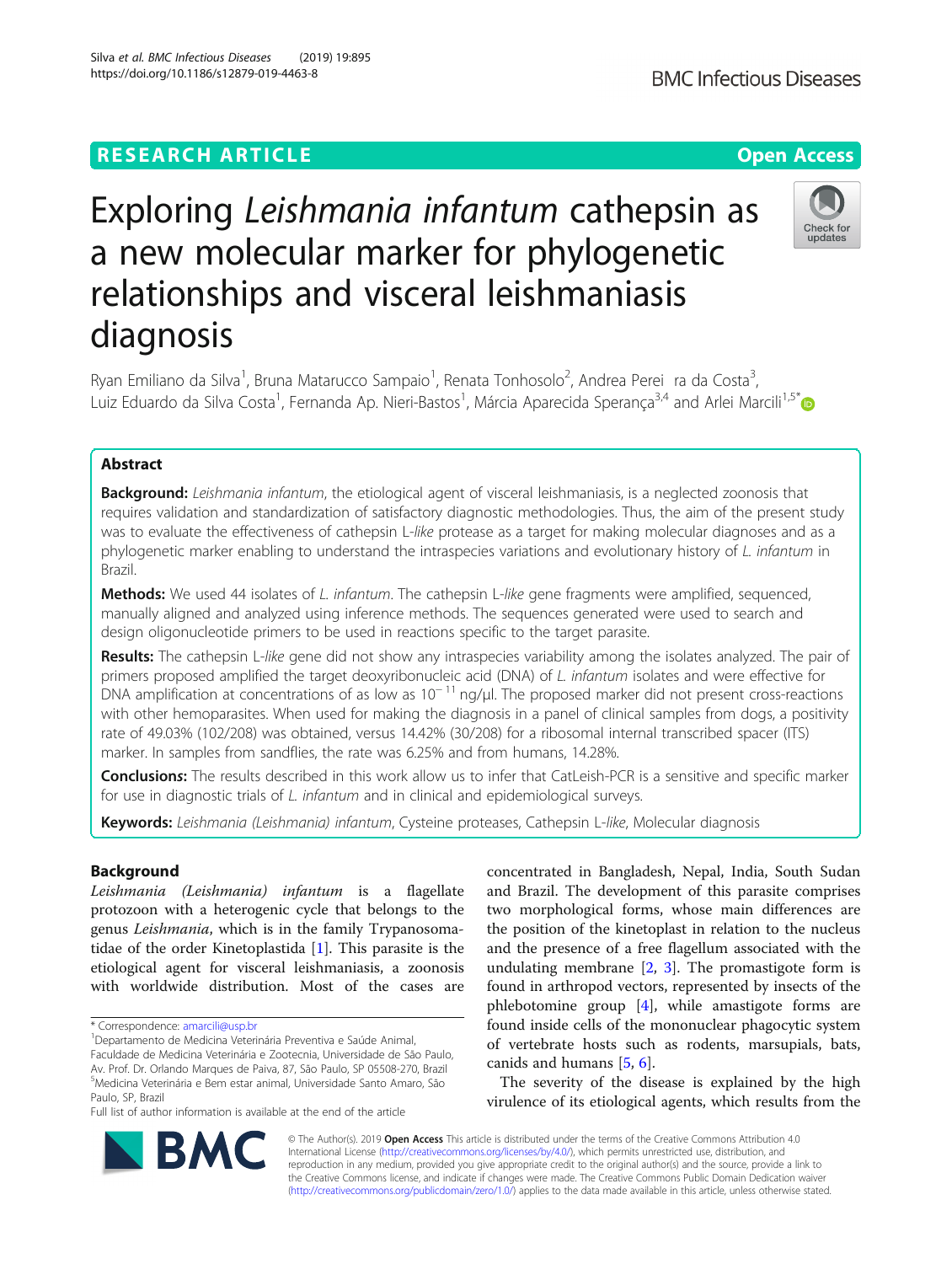action of a set of functional molecules with intense biological activity in their hosts. The role of protease inhibitors in the development of pathogenic mechanisms was investigated [\[7](#page-7-0)]. These enzymes can be divided into endopeptidases and exopeptidases, depending on the site of hydrolysis. If the residue present at the catalytic site is taken into account, they are divided into metalloproteases, serine proteases, aspartic proteases and cysteine proteases [\[8](#page-7-0)]. In the genus Leishmania, cysteine proteases are the most abundant class of enzymes and are concentrated inside megasomes, where they act towards regulation of metabolic routes, cell differentiation in vertebrates and vectors, cell invasion and transposition of tissue barriers, degradation of hemoglobin and other hematopoietic proteins, evasion of the immune response, activation of inflammatory responses and programmed cell death [\[9](#page-7-0)].

Cathepsin L-like cysteine proteases in Leishmania have three isoforms, named cysteine protease A (CPA), cysteine protease B (CPB) and cysteine protease C (CPC). These are biochemically organized into four domains (predomain, prodomain, catalytic domain, C-terminal extension) that result from expression of a multigenic family arranged in tandem. In the specific case of L. infantum, two isoforms are expressed, the CPB isoform expressed in the promastigote forms found in the insect vectors and the CPA isoform, in which transcriptomic studies revealed a unique expression profile of the amastigote forms [\[10\]](#page-7-0).

They are, therefore, used to construct phylogenetic inferences of close sequences and to resolve problems regarding polytomy and inferences of low support [\[11](#page-7-0), [12](#page-7-0)]. Cathepsin genes have already been used for understanding phylogenetic relationships and as a target for making molecular diagnoses regarding other trypanosomatid species [[13](#page-7-0)–[15](#page-7-0)]. However, there are no studies that characterize this gene in *L. infantum* or that investigate it as a possible diagnostic marker that might help to solve recurrent problems regarding diagnostic investigation of this parasite within the clinical routine and in epidemiological investigations.

Despite the high importance of this disease, there is some difficulty in standardizing diagnostic methodologies with high predictive values for reservoir surveys. Making a direct diagnosis is invasive and laborious, and only low levels of sensitivity are reached [[16](#page-7-0)–[18](#page-7-0)]. The serological tests also have a series of technical limitations, such as low specificity values resulting from crossreactions with other trypanosomatids, low concordance indices between different serological tests and lack of consensus regarding the nature and use of the antigenic product to be employed [[19](#page-7-0)–[22\]](#page-7-0).

Thus, the objective of this study was to evaluate the CPA isoform of cathepsin L-like sequences as a marker for genetic analysis on intraspecific variability of L.

infantum and as a marker for making molecular diagnoses on visceral leishmaniasis.

#### Methods

## Leishmania isolates, DNA preparation, amplification and sequencing of cathepsin L-like gene

DNA from 44 Leishmania isolates (Table [1](#page-2-0)) was extracted from culture supernatants using the phenol-chloroform method and from primary samples (human blood, urine, conjunctival swabs from dogs and sandfly material) in accordance with the protocol established for the Purelink kit (Thermo Fisher Scientific Inc., 2012, USA).

First of all, the extracted DNA samples were quantified and submitted to conventional polymerase chain reactions (PCR) using the specific primers to Mammalian Cytochrome B as a constitutive gene, to ensure the quality of the samples [[23\]](#page-8-0). After this quality control, the DNA samples were submitted to the PCR reactions using high-fidelity Taq DNA polymerase with the specific primers designated for Cathepsin L-like CPA from Leishmania [[24\]](#page-8-0) which comprised a fragment of around 893 base pairs (bp).

All the isolates were included in the Brazilian Trypanosomatid Collection (Coleção Brasileira de Tripanossomatídeos, CBT) of the School of Veterinary Medicine of the University of São Paulo, Brazil.

#### Phylogenetic analysis

The sequences obtained were aligned with sequences retrieved from GenBank using ClustalX [[25\]](#page-8-0) and were adjusted manually using GeneDoc [[26\]](#page-8-0) and then deposited in GenBank (Table [1](#page-2-0)). The cathepsin L-like CPA sequences were used to construct a phylogenetic tree using maximum parsimony, as implemented in PAUP version 4.0b10 [\[27\]](#page-8-0) with 500 bootstrap replicates. Bayesian analysis was performed using MrBayes v3.1.2 [[28](#page-8-0)] with 1, 000,000 replicates. The first 25% of the trees represented burn-in, and the remaining trees were used to calculate Bayesian posterior probability.

## Standardization of L. infantum-specific assay based on cathepsin L-like protease

The aligned cathepsin L-like CPA gene sequences were used to search for consensus regions and to design specific primers for diagnosing L. infantum. The criteria used to define the primer pair were the guanine-tocytosine ratio, formation of guanidine/cytosine (GC) staples, formation of self-homologies, self-dimer formation measured using the ΔG value, melting temperature and in silico specificity of the primers through BLASTn.

A specific PCR procedure (designated CatLeish-PCR) was developed for amplification of 223 bp of genomic DNA from *L. infantum*, using the CatLeishF primer (5′ GACAACGGCACCGTCGGCGCCAAAAT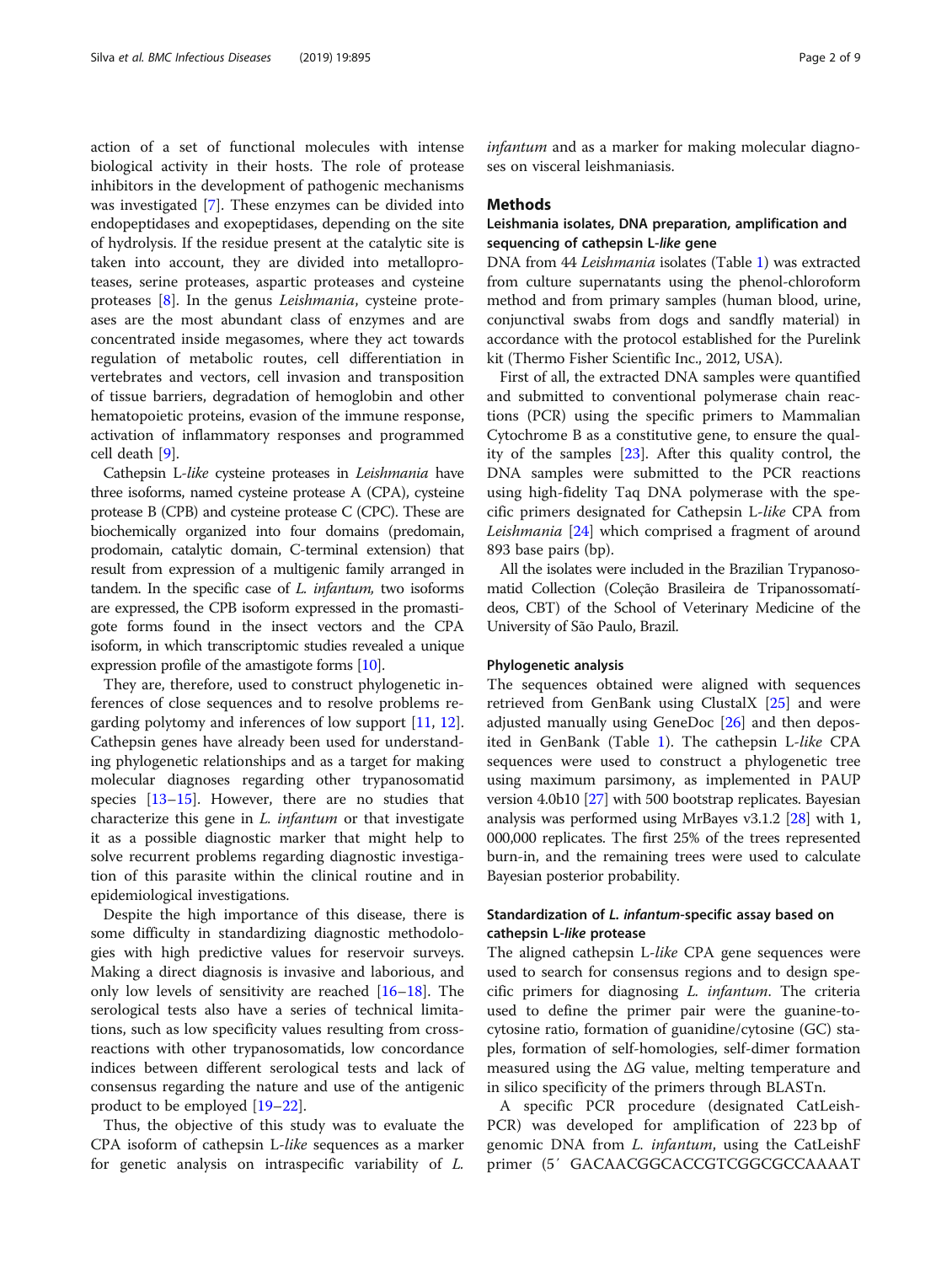<span id="page-2-0"></span>Table 1 Leishmania infantum isolates, host, geographical origin and sequences of Cathepsin L-like employed in the phylogenetic analysis performed in this study

| CBT <sup>a</sup> | Geographical origin<br>Host |                   |           | Accession number <sup>b</sup> |  |
|------------------|-----------------------------|-------------------|-----------|-------------------------------|--|
| 01               | Canis familiaris            |                   | SP        | MH427793                      |  |
| 12               | Canis familiaris            | Recreio           | RJ        | MH427794                      |  |
| 13               | Canis familiaris            | Mangaratiba       | RJ        | MH427795                      |  |
| 14               | Canis familiaris            | Ilha Grande       | RJ        | MH427796                      |  |
| 15               | Canis familiaris            | Barra da Tijuca   | RJ.       | MH427797                      |  |
| 16               | Canis familiaris            | Recreio           | RJ        | MH427798                      |  |
| 17               | Canis familiaris            | Cuiabá            | MT        | MH427799                      |  |
| 18               | Canis familiaris            | Ilha de Guaratiba | RJ.       | MH427800                      |  |
| 20               | Canis familiaris            | Cuiabá            | МT        | MH427801                      |  |
| 22               | Canis familiaris            | Caucaia           | CE        | MH427802                      |  |
| 23               | Canis familiaris            | Fortaleza         | CE        | MH427803                      |  |
| 24               | Canis familiaris            | Jequié            | BA        | MH427804                      |  |
| 25               | Canis familiaris            | Campo Grande      | ΜS        | MH427805                      |  |
| 26               | Canis familiaris            |                   | DF        | MH427806                      |  |
| 27               | Cerdocyon thous             |                   | PA        | MH427807                      |  |
| 28               | Canis familiaris            | Teresina          | PI        | MH427808                      |  |
| 29               | Canis familiaris            | Teresina          | PI        | MH427809                      |  |
| 30               | Canis familiaris            | Uruguaiana        | <b>RS</b> | MH427810                      |  |
| 31               | Canis familiaris            | Uruguaiana        | RS        | MH427811                      |  |
| 34               | Canis familiaris            | Petrolina         | PE        | MH427812                      |  |
| 37               | Canis familiaris            | Petrolina         | PE        | MH427813                      |  |
| 39               | Canis familiaris            | Santarém          | PA        | MH427814                      |  |
| 40               | Canis familiaris            | Santarém          | <b>PA</b> | MH427815                      |  |
| 43               | Canis familiaris            | Santarém          | PA        | MH427816                      |  |
| 44               | Canis familiaris            | Santarém          | РA        | MH427817                      |  |
| 49               | Canis familiaris            | Campo Grande      | MS        | MH427818                      |  |
| 50               | Canis familiaris            | Campo Grande      | MS        | MH427819                      |  |
| 54               | Canis familiaris            | Teresina          | PI        | MH427820                      |  |
| 55               | Canis familiaris            | Teresina          | PI        | MH427821                      |  |
| 56               | Canis familiaris            | Campo Grande      | МS        | MH427822                      |  |
| 57               | Canis familiaris            | Campo Grande      | MS        | MH427823                      |  |
| 62               | Canis familiaris            | Petrolina         | PE        | MH427824                      |  |
| 96               | Canis familiaris            | Caxias            | МA        | MH427825                      |  |
| 105              | Canis familiaris            | Natal             | RN        | MH427826                      |  |
| 106              | Canis familiaris            | Natal             | RN        | MH427827                      |  |
| 107              | Canis familiaris            | Natal             | RN        | MH427828                      |  |
| 108              | Canis familiaris            | Natal             | RN        | MH427829                      |  |
| 124              | Canis familiaris            | Natal             | RN        | MH427830                      |  |
| 125              | Canis familiaris            | Natal             | RN        | MH427831                      |  |
| 126              | Canis familiaris            | Natal             | RN        | MH427832                      |  |
| 153              | Canis familiaris            | São Domingos      | МA        | MH427833                      |  |
| 179              | Canis familiaris            | Patos             | PB        | MH427834                      |  |

| prividencie analysis perionned in this study (committed) |              |                     |    |                               |  |  |  |  |
|----------------------------------------------------------|--------------|---------------------|----|-------------------------------|--|--|--|--|
| CRT <sup>a</sup>                                         | Host         | Geographical origin |    | Accession number <sup>b</sup> |  |  |  |  |
| 211                                                      | Homo sapiens | Marília             | ςp | MH427835                      |  |  |  |  |
| 212.                                                     | Homo sapiens | Marília             | ςp | MH427836                      |  |  |  |  |

Brazilian states: BA, Bahia; CE, Ceará; DF, Distrito Federal; MA, Maranhão; MS, Mato Grosso do Sul; MT, Mato Grosso; PA, Pará; PB, Paraíba; PE, Pernambuco; PI, Piauí; RJ, Rio de Janeiro; RN, Rio Grande do Norte; RS, Rio Grande do Sul; SP, São Paulo

<sup>a</sup>Coleção Brasileira de Tripanossomatídeos

**b**GenBank acession number

AAAAG 3′) and CatLeishR primer (5′ CAGTAC GGCGGTTTCGCTTGTCTGTTGAAGC 3′) (Fig. [1](#page-3-0)). The standard conditions for amplification of the cathepsin L-like CPA sequences comprised 34 cycles of denaturation at 94 °C for 1 min, annealing at 64 °C for 1 min and extension at 72 °C for 45 s.

#### Sensitivity and specificity assay on CatLeish-PCR

For sensitivity tests, DNA from L. infantum was serially diluted at the concentrations of  $1 \times 10^{-7}$ ,  $1 \times 10^{-8}$ ,  $1 \times$  $10^{-9}$ ,  $1 \times 10^{-10}$ ,  $1 \times 10^{-11}$ ,  $1 \times 10^{-12}$ ,  $1 \times 10^{-13}$ ,  $1 \times 10^{-14}$ and  $1 \times 10^{-15}$  ng/µl.

Specificity tests were performed on DNA samples from other parasite species in the genus Leishmania, including: Leishmania (Viannia) braziliensis, Leishmania (Viannia) guyanensis, Leishmania (Viannia) naiffi, Leishmania (Leishmania) amazonensis, Leishmania (Leishmania) mexicana, Leishmania (Sauroleishmania) gymnodactyli, Leishmania (Sauroleishmania) adleri, Leishmania (Sauroleishmania) tarentolae and Leishmania (Mundinia) enriettii. In addition, the following species in the genus Trypanosoma were tested: Trypanosoma dionisii, Trypanosoma terrestris, Trypanosoma cruzi, Trypanosoma cruzi marinkellei, Trypanosoma theileri and Trypanosoma gennarii; along with two other pathogenic species that are common in dogs: Babesia canis and Ehrlichia canis.

#### Application of CatLeish-PCR to clinical samples

CatLeish-PCR was tested on a panel of clinical samples of purified DNA obtained from dogs in endemic and nonendemic regions in São Paulo state, Brazil. In addition, blood samples (prepared on filter paper), conjunctival swabs and urine samples from dogs that were known to be positive in the parasitological test were used. DNA samples obtained from human patients blood from Marília, São Paulo state and DNA extracted from sandflies caught in Bom Jesus dos Perdões, São Paulo state were also tested in pools. All samples were further tested using the ITS rDNA marker [\[29](#page-8-0)].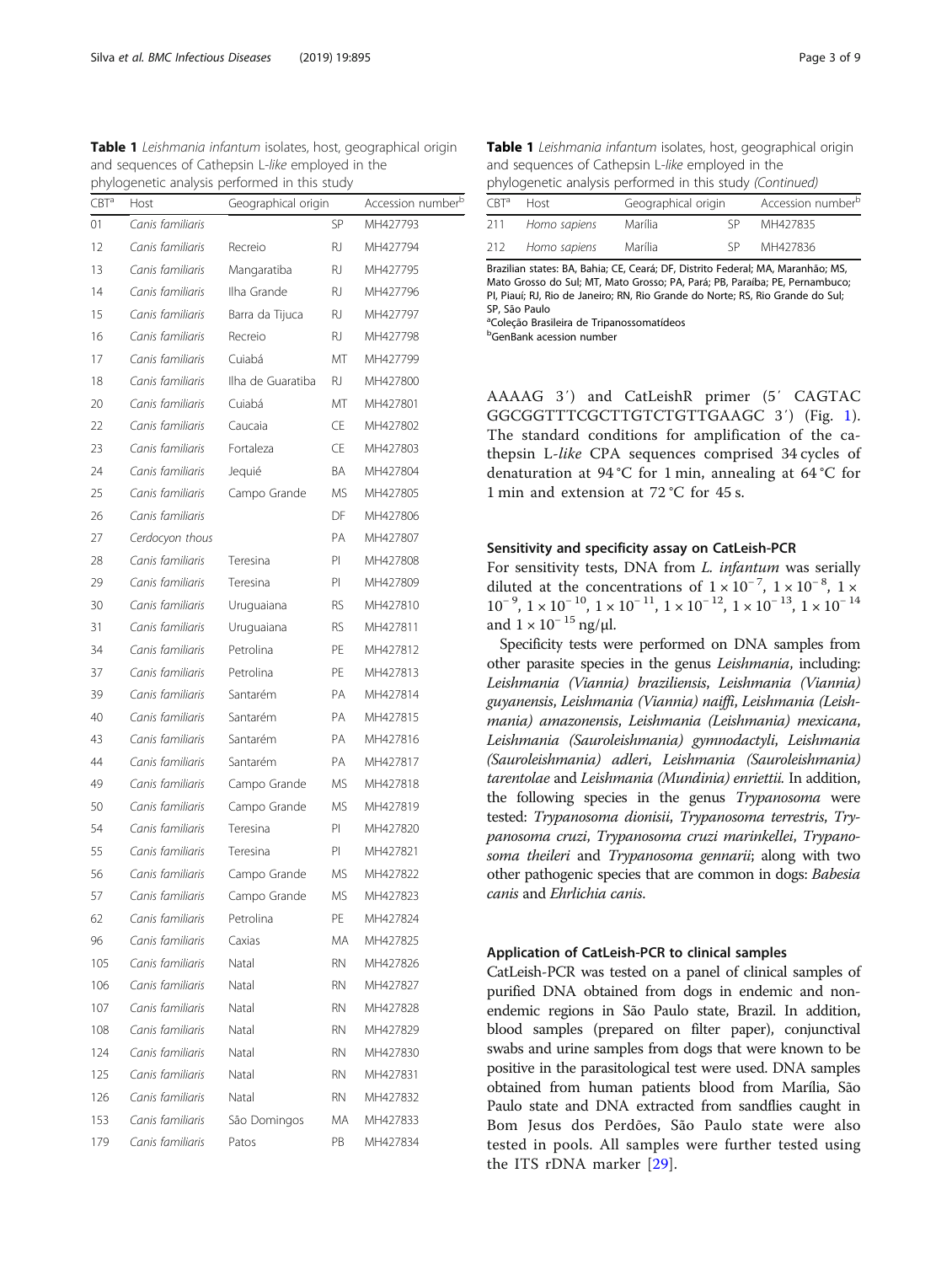

<span id="page-3-0"></span>

## Results

Forty-four sequences were obtained from cathepsin L-like CPA and they were all identical, without polymorphism, and presented 99% similarity with cysteine peptidase isoform A of Leishmania infantum (XM\_001465076.1) from Europe. The sequences of cathepsin L-like CPA from L. infantum were identical and all isolates were clustered together (100% bootstrap/100% posterior probability and 100% similarity) (Fig. [2\)](#page-4-0).

Leishmania species were aggregated in a monophyletic group (Fig. [2\)](#page-4-0). The different species of the genus Leishmania were segregated into four groups: I. Leishmania species with mucocutaneous clinical manifestations, including L. guyanensis, L. braziliensis and L. panamensis (0.1% divergence of sequences and 100% bootstrap and 1.0 posterior probability); II. Species with cutaneous manifestations, including L. pifanoi, L. mexicana and L. amazonensis (0.52% divergence of sequences and 100% bootstrap and 1.0 posterior probability); III. Leishmania species causing cutaneous "oriental sore", including L. major and L. aethiopica (1.53% divergence of sequences and 100% bootstrap and 1.0 posterior probability); and IV. New and Old-World species of visceral leishmaniasis (0.14% divergence of sequences and 100% bootstrap and 1.0 posterior probability), separated according to the geographical origin of the isolates (Fig. [2](#page-4-0)).

The in silico analyses on the primers proposed for the specific PCR did not indicate any possibility of formation of GC staples, self-dimers and auto-homologies. The CatLeishF primer showed a GC ratio of 54.5% with an estimated melting temperature of 66.2 °C, whereas the CatLeishR primer had a GC ratio of 57.6% with a melting temperature corresponding to 65.5 °C. In BLASTn analysis, these primers were specific for L. infantum, with no homology containing sequences from other species deposited in the database.

CatLeish-PCR reactions with genomic DNA from L. infantum isolates demonstrated that there was a correct amplification, since amplicon sequencing revealed in BLASTn a percentage of 99% similarity to deposited sequences of cysteine protease genes from European strains of L. infantum (XM\_001465076.1) and identical to American L. infantum sequences obtained in this study. Sensitivity measurement demonstrated that the markers were efficient at amplifying the target DNA and forming detectable bands at concentrations of up to  $10^{-11}$  ng/μl (Fig. [3](#page-5-0)).

Different species of the genus Leishmania were tested and there was no cross-amplification with any of the species epidemiologically associated with the cutaneous or tegumentary leishmaniasis complex in Brazil. When the molecular diagnosis was tested against hemoparasites belonging to the genera Babesia, Ehrlichia and Trypanosoma, there was no amplification (Fig. [3](#page-5-0)).

The use of CatLeish-PCR in the panel of clinical samples revealed that frequency of positive dogs was 49.03%, thus contrasting with the 14.42% achieved through using primers for the ribosomal ITS gene. All samples that were positive in the reactions for the ITS gene were positive in reactions for the cathepsin gene. In the human samples, 6.25% were positive, whereas in samples from sandflies, the positivity was 14.28% in pools (Table [2](#page-5-0)).

The samples from parasitologically positive dogs showed different rates of positivity according to the material tested. Urine samples showed 33% positivity, conjunctival swabs 50%, samples preserved on filter paper 100% and whole blood samples 100%.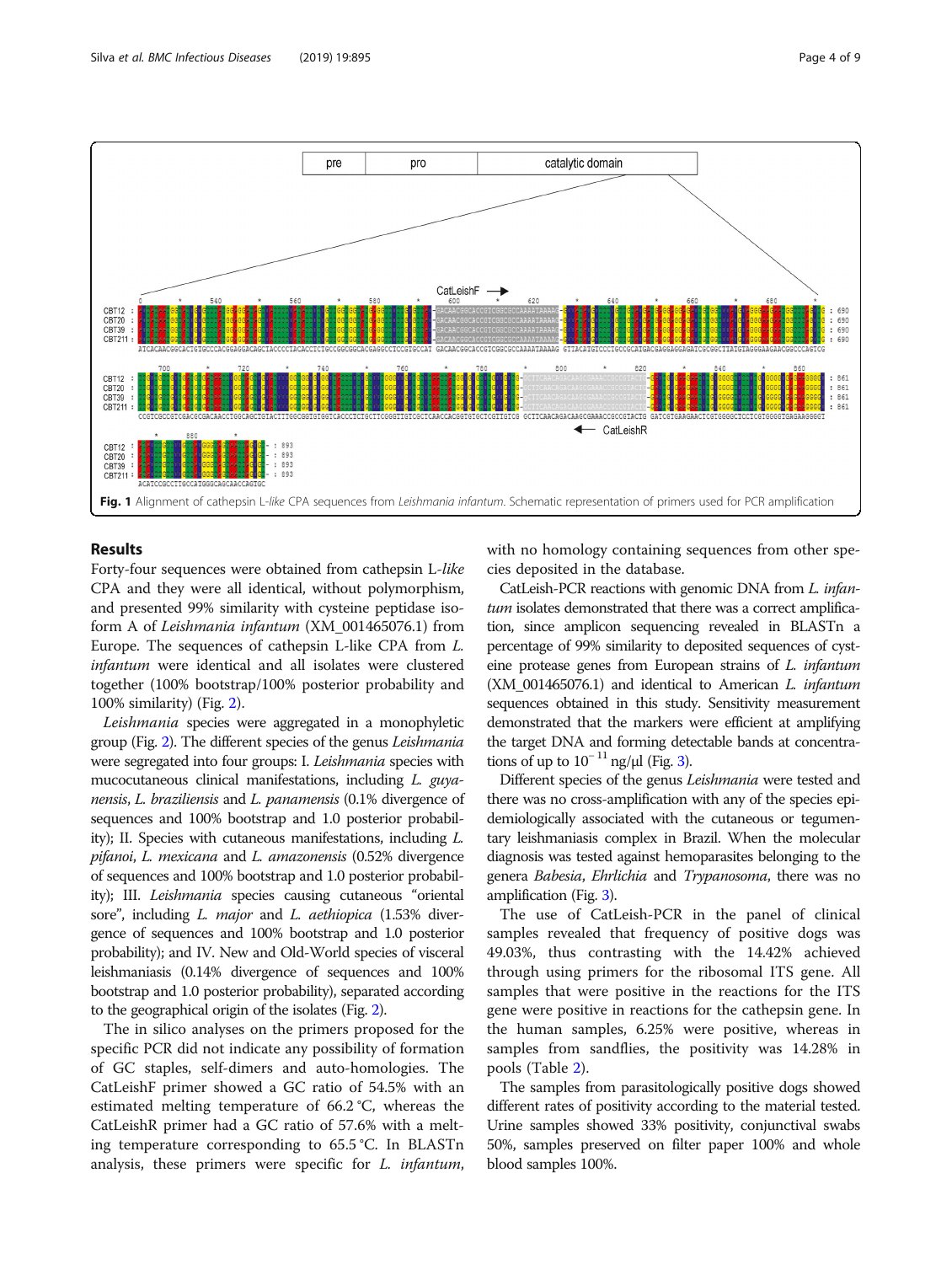

<span id="page-4-0"></span>

The CatLeish-PCR was replicated several times during standardization with DNA samples from American L. infantum isolates, and subsequently technical replication was tested with clinical samples. Regardless of the samples tested, the technical replication and amplification standard were maintained (Additional file [1](#page-7-0)).

## **Discussion**

The phylogenetic inferences from maximum parsimony and Bayesian analyses revealed a pattern of high similarity for *L. infantum* isolates, as observed in

inferences based on SSUrDNA and gGAPDH genes [[30\]](#page-8-0). The segregation of *L. infantum* from Europe and America corroborates the notion that this species was introduced to the Americas during the colonization period [[30\]](#page-8-0).

This absence of divergence, even among isolates from biomes with different climates, rainfall, vegetation cover and availability of hosts and arthropod vectors, corroborates the theory that this parasite is not autochthonous to the Americas  $[31]$ . This finding indicates that the event leading to introduction of this parasite to the New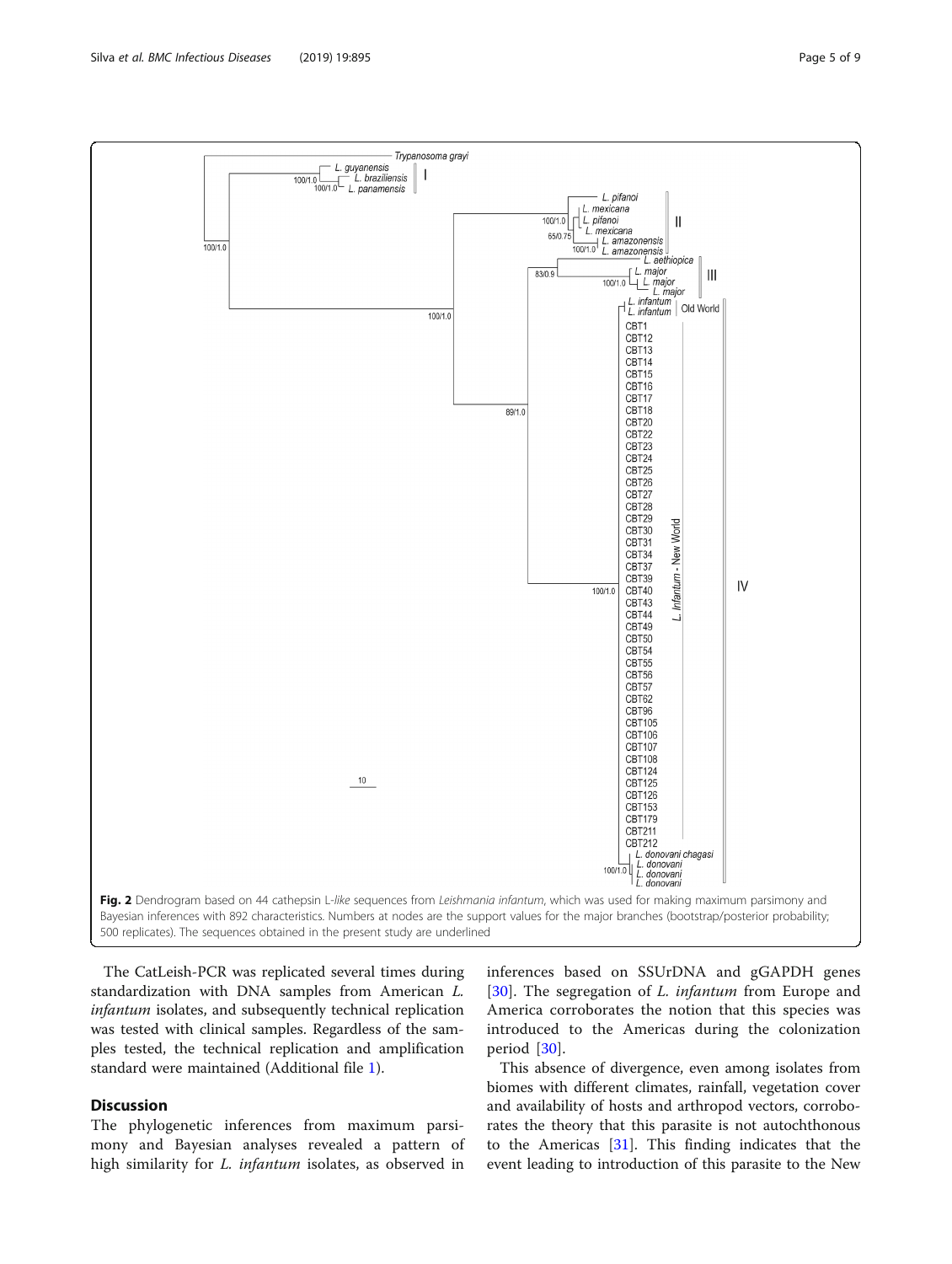<span id="page-5-0"></span>

World was recent. It can therefore probably be dated to the process of Ibero-American colonization that began in the fifteenth century, caused by the arrival of infected dogs and rodents [\[32](#page-8-0)]. Focusing only on a few specific genes we can speculate that this short evolutionary time interval would be insufficient for the appearance and fixation of possible mutations in the population.

These results refute the hypothesis of a scenario in which the parasite responsible for cases of visceral leishmaniasis is native to the Americas [\[30](#page-8-0)–[33](#page-8-0)]. Thus, the argument that the parasite is autochthonous in that it is adapted to parasitism in other wild fauna reservoirs can be countered through attributing this adaptation to the eclectic dietary habits of the vector insects [[34\]](#page-8-0).

The phylogenetic analysis on the cathepsin L-Like CPA gene showed clustering that reflects the distinct

Table 2 Positivity of naturally infected biological samples based on Cathepsin L-like of Leishmania infantum (CatLeish-PCR) marker

| Samples (number)               | Positives samples (%) |            |  |  |
|--------------------------------|-----------------------|------------|--|--|
|                                | CatLeish-PCR          | ITS        |  |  |
| Dogs blood (208)               | 49,03 (102)           | 14,42 (30) |  |  |
| Dogs urine (3)                 | 33(1)                 |            |  |  |
| Dogs conjuntival swab (4)      | 50 (2)                |            |  |  |
| Dogs blood in filter paper (4) | 100(4)                |            |  |  |
| Human blood (50)               | 6,25(3)               |            |  |  |
| Sand flies (21)                | 14,28 (3)             |            |  |  |

clinical manifestations of Leishmania infection, and it was similar to amino acid analyses on cysteine proteases [[24](#page-8-0)]. In addition, the topology generated using the cathepsin L-like gene also corroborates data generated using ribosomal spacers and cytochrome B [[35](#page-8-0), [36\]](#page-8-0).

The inferences correctly solved the differentiation of the species that are considered to be the etiological agent of tegumentary forms of the disease. One of the clades grouped L. guyanensis, L. panamensis and L. braziliensis, and this reflected the findings of studies in which, analyzing otorhinolaryngological conditions, most of the etiology of mucocutaneous leishmaniasis was attributed to L. braziliensis and L. panamensis, as well as results in which clinical situations of mucosal involvement were attributed to L. guyanensis [[37](#page-8-0), [38](#page-8-0)].

A second group included L. amazonensis and L. mexicana, species that have been widely associated with cutaneous manifestations of tegumentary leishmaniasis in the New World  $[39-43]$  $[39-43]$  $[39-43]$  $[39-43]$ . The L. *pifanoi* sequences were positioned in this same group. Although this species has lower epidemiological impact regarding disease transmission, it belongs to the  $L$ . *mexicana* complex  $[44]$  $[44]$ . Therefore, this result corroborates the data demonstrating similarity among the species of this complex, with regard to proposing specific markers for kinetoplast DNA (kDNA) [\[45\]](#page-8-0).

These results confirm that the cathepsin L-like CPA gene is a good marker for phylogenetic positioning of species of the genus Leishmania, which suggests that this gene may be a good target for making the molecular diagnosis of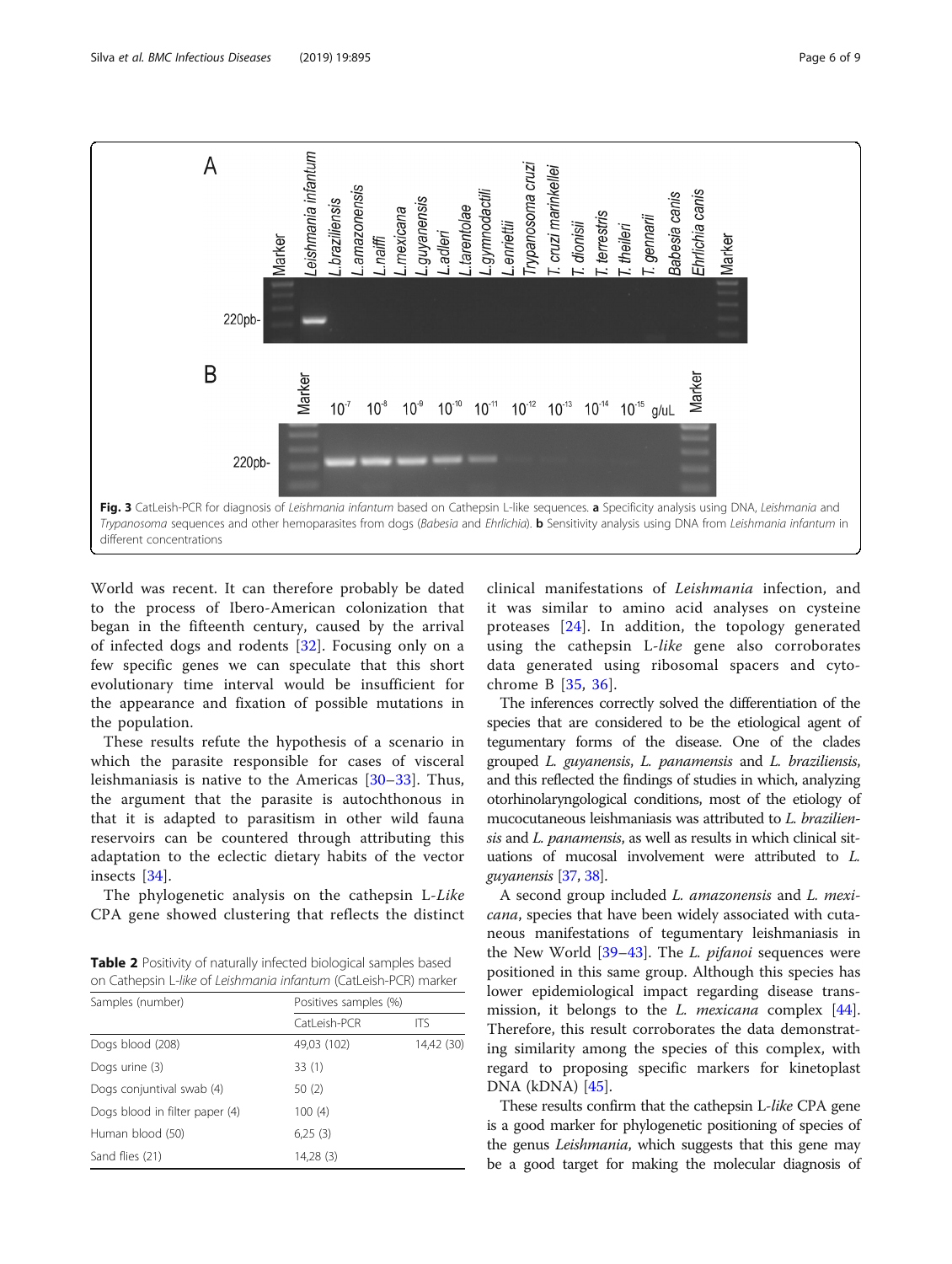leishmaniasis. This would enable satisfactory differentiation between the clinical forms of the disease, including among the variants of the tegumentary forms, which may aid in prescribing therapy, establishing the medical prognosis for the disease and mitigating the recurrent problems of specific diagnosis. We agree that the number of isolates collected in this work is sufficient to portray the dispersal of the parasite in Brazil.

Cathepsin gene-based assays have shown excellent results with regard to diagnosing the following Trypanosoma species: T. vivax  $[13]$ , T. congolense  $[46]$  $[46]$ , T. theileri  $[47]$ , T. cruzi [\[48\]](#page-8-0) and T. rangeli [[49](#page-8-0)]. However, the low numbers of copies of this gene in the genome are very specific and especially sensitive [[13](#page-7-0)].

Cathepsin L-like protease is differentially expressed in different forms of the parasite [[50,](#page-8-0) [51](#page-8-0)]. The CPA isoform is preferentially expressed in amastigote forms. In vertebrates (both human and animal hosts), amastigotes are the replicative form and cathepsin L-like CPA is continuously expressed [\[24\]](#page-8-0). The expression pattern of cathepsin L-like CPA and the presence of immunogenic epitopes may indicate it as an interesting target in diagnostic-serological tests, which are preferentially used in the clinical routine [\[25](#page-8-0)].

The diagnostic marker based on the cathepsin L-like CPA gene has shown high sensitivity and was specific for L. infantum, which enables direct use in clinical samples both in non-endemic areas with imported cases and in endemic areas in which different species of Leishmania may be circulating. Thus, it has been proven to be effective for epidemiological surveys on human hosts, animal reservoirs and arthropod vectors. Another advantage that makes CatLeish-PCR feasible is that there is no need for complementary restriction enzyme digestion steps or use of robust high-resolution melting equipment for identifying L. infantum, which makes the method less costly and less cumbersome than other methodologies that are available [[52](#page-8-0)].

In comparison with the markers for the ITS gene, CatLeish-PCR demonstrated higher prevalence of leishmaniasis, which thus corroborated the diagnostic sensitivity of the marker. The marker was effective in making the diagnosis, both from positive swab samples from conjunctival lesions and from blood samples fixed on filter paper, reinforcing the high sensitivity of CatLeish-PCR. The positive animals in the parasitological examination were also positive when submitted to molecular diagnosis based on the cathepsin L-like gene, except for the urine samples given the low amount of DNA in two animals. This versatility is important because samples fixed on filter paper are easier to transport and store, given their stability, as well as exempt invasive collection methodologies [\[29](#page-8-0)].

The diagnostic method works very well for blood samples and even though the number of samples from other sources is reduced, the method borrows our hypothesis

of good molecular marker for diagnosis in biological samples with DNA. Amplification was observed even in samples extracted from urine, whose DNA concentration is considerably reduced, corresponding only to fragments of the dead parasite excreted in the urinary system [[53\]](#page-8-0). It should be noted that even with low levels of positivity in the assays using biological samples as a template, we still support our indication of the use of the Cathepsin gene for PCR diagnosis, since even in biological samples where the genetic material of the parasites is scarce or damaged, we obtained satisfactory amplifications. Considering this, CatLeish-PCR may have potential for monitoring the remission of infection in patients with visceral leishmaniasis and as an indicator of the efficacy of possible therapeutic approaches [\[54\]](#page-8-0).

The results presented here allow us to propose that CatLeish-PCR is a tool that can be used for diagnosing visceral leishmaniasis. It surmounts the recurrent problems of low sensitivity that direct visualization methodologies present and those of low specificity and agreement among the serological methods that have preferentially ben recommended for diagnosing this disease [\[55](#page-8-0)]. The molecular diagnostic assays used and described in the literature have low sensitivity and specificity. Markers based on the cytochrome b gene are non-specific [[56](#page-8-0)]. Markers based on genes present in the kinetoplast have high sensitivity, but their specificity is low [[57](#page-8-0), [58\]](#page-8-0). Markers based on ribosomal genes are specific, but not very sensitive  $[59]$  $[59]$ . Other assays such as restriction fragment length polymorphism (PCR-RFLP) have been standardized, but these raise the cost of making the diagnosis or still require sequencing of the product  $[60-62]$  $[60-62]$  $[60-62]$  $[60-62]$  $[60-62]$ .

Epidemiological studies are important for recognizing active transmission cycles or introduction of parasites into new areas. Therefore, precise diagnostic methods are essential for diagnosing the presence of a parasite that is still emerging in many regions. Moreover, making a precise diagnosis minimizes the need to destroy dogs, which are the main reservoirs, given that in some countries this prophylactic measure used in combating human leishmaniasis.

## Conclusion

This is the first work that characterizes the CPA isoform of the L-like cathepsin gene of L. infantum, demonstrating the lack of genetic variability among the Brazilian isolates of L. infantum. We propose that the gene studied here be an efficient phylogenetic marker for parasites of the genus Leishmania, and also the developed CatLeish-PCR has been shown to be sensitive and specific for the effective clinical diagnosis of this zoonosis in dogs and humans.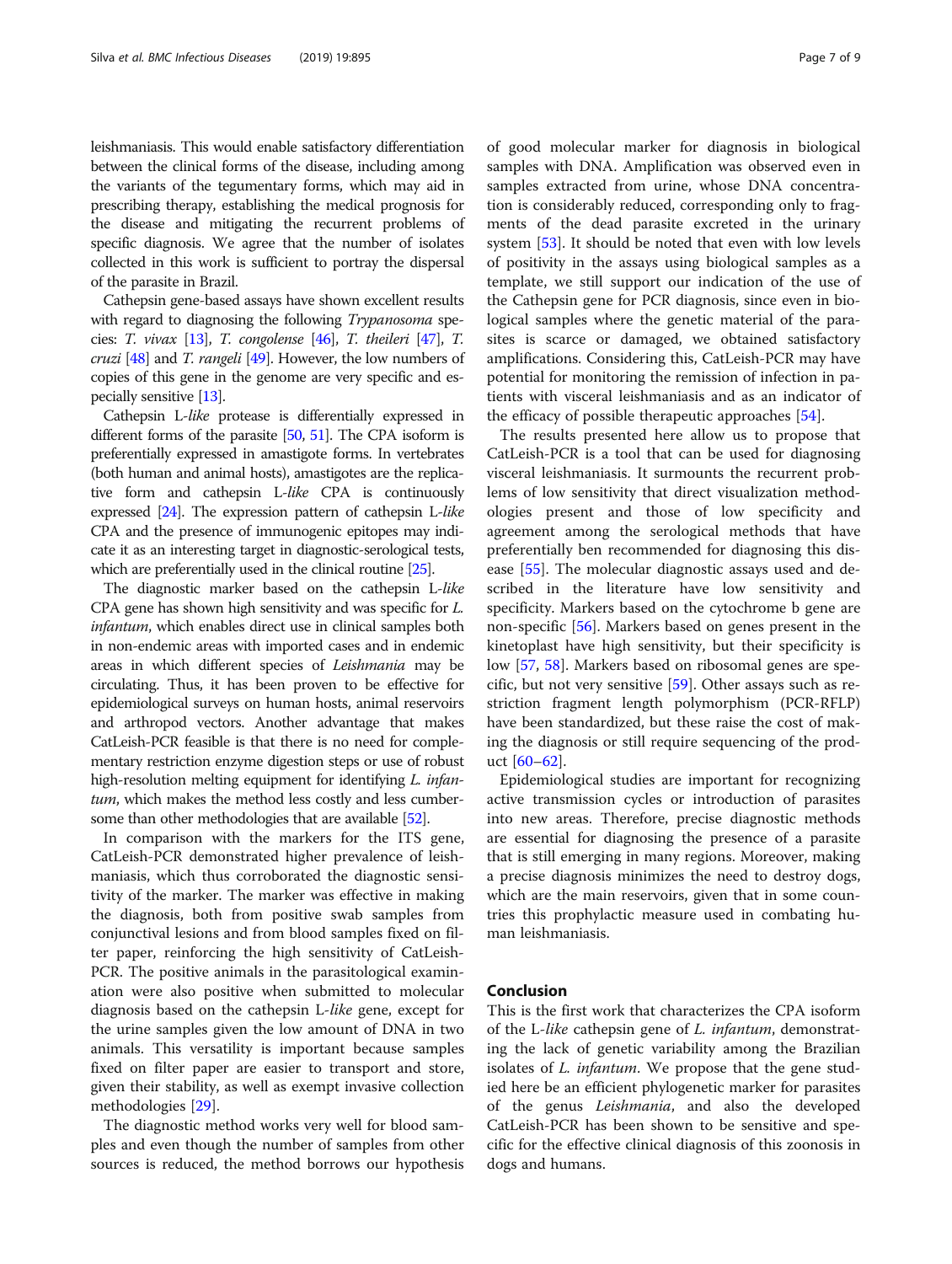## <span id="page-7-0"></span>Supplementary information

Supplementary information accompanies this paper at [https://doi.org/10.](https://doi.org/10.1186/s12879-019-4463-8) [1186/s12879-019-4463-8.](https://doi.org/10.1186/s12879-019-4463-8)

Additional file 1. Amplification patterns of CatLeish-PCR for diagnosis of Leishmania infantum in samples from dogs, humans and sand flies.

#### Abbreviations

C: Cytosine; CBT: Coleção Brasileira de Tripanossomatídeos; CPA: Cysteine protease A; CPB: Cysteine protease B; CPC: Cysteine protease C; DNA: Deoxyribonucleic acid; G: Guanidine; ITS: Internal transcribed spacer; kDNA: kinetoplast deoxyribonucleic acid; PCR: Polymerase chain reaction; PCR-RFLP: Restriction fragment length polymorphism

#### Acknowledgments

We would like to thank to veterinary Vilma Pereira da Costa and all the people who assisted this study in the different locations studied.

#### Authors' contributions

RES and AM conceived the study and designed the experiments; RES, BMS, LESC, APC, FNB and MAS, assisted with sample collection, performed the experiments and analyzed the data; RES, RT and AM prepared the paper. All authors read and approved the final version of the manuscript.

#### Funding

This research was financially supported by Fundação de Amparo a Pesquisa do Estado de São Paulo (FAPESP) process number 2010/50886–7, and Conselho Nacional de Desenvolvimento Científico e Tecnológico (CNPq) process number 404249/2016–7 and Coordenação de Aperfeiçoamento de Pessoal de Nível Superior (CAPES). RES scholarship from CNPq, BMC from CAPES and APC from FAPESP,

#### Availability of data and materials

The accession numbers of GenBank from sequences obtained in this study are described in Table [1](#page-2-0).

#### Ethics approval and consent to participate

The human samples were transferred by the Laboratory of Pathogens from Center of Natural and Human Sciences from Universidade Federal do ABC and approved by Ethics Committee for Human research from Federal University of ABC (number 883722718900005594). The clinical samples from dogs and sandflies procedures were endorsed by the Ethics Committee for Animal Use of the University of São Paulo, Brazil (number 7584250216) according National Council for Control of Animal Experimentation.

#### Consent for publication

Not applicable.

#### Competing interests

The authors declare that they have no competing interests.

#### Author details

1 Departamento de Medicina Veterinária Preventiva e Saúde Animal, Faculdade de Medicina Veterinária e Zootecnia, Universidade de São Paulo, Av. Prof. Dr. Orlando Marques de Paiva, 87, São Paulo, SP 05508-270, Brazil. <sup>2</sup> Faculdade de Medicina, Universidade Santo Amaro, São Paulo, SP, Brazil. <sup>3</sup>Ciência Animal, Universidade Estadual do Maranhão, São Luís, MA, Brazil. <sup>4</sup>Centro de Ciências Naturais e Humanas, Universidade Federal do ABC, São Bernardo do Campo, SP, Brazil. <sup>5</sup>Medicina Veterinária e Bem estar animal, Universidade Santo Amaro, São Paulo, SP, Brazil.

# Received: 21 February 2019 Accepted: 11 September 2019

#### References

Honigberg BM. A contribution to systematics of the non-pigmented flagellates. In: Ludvik J, Lom J, Vavra J, editors. Progress in Protozoology. New York: Academic Press; 1963. p. 68–9.

- 2. Wallace FG. Biology of the Kinetoplastida of Arthropods. In: Lumsden WHR, Evans DA, editors. Biology of the Kinetoplastida. New York: Academic Press; 1979. p. 213–40.
- 3. Vickerman K. The evolutionary expansion of the trypanosomatid flagellates. Int J Parasitol. 1994;24:1317–31.
- 4. Galvis-Ovallos F, Silva MD, Bispo GB, Oliveira AG, Neto JR, Malafronte RD, et al. Canine visceral leishmaniasis in the metropolitan area of São Paulo: Pintomyia fischeri as potential vector of Leishmania infantum. Parasite. 2017;24:2.
- 5. Deane LM, Deane MP. Encontro de Leishmanias nas vísceras e na pele de uma raposa, em zona endêmica de calazar, nos arredores de Sobral, Ceará. Hospital. 1954;45:419–21.
- 6. Costa AP, Costa FB, Soares HS, Ramirez DG, Mesquita ET, Gennari SM, et al. Trypanosoma cruzi and Leishmania infantum chagasi infection in wild mammals from Maranhão state, Brazil. Vector Borne Zoonotic Dis. 2015;15:656–66.
- 7. Gomes CB, Silva FS, Charret KS, Pereira BAS, Finkelstein LC, Souza RS, et al. Increasing in cysteine proteinase B expression and enzymatic activity during in vitro differentiation of Leishmania (Viannia) braziliensis: first evidence of modulation during morphological transition. Biochimie. 2016;133:28–36.
- 8. Silva-López RE. Proteases de Leishmania: novos alvos para o desenvolvimento racional de fármacos. Quím Nova. 2010;33:1541–8.
- 9. Agallou M, Margaroni M, Athanasiou E, Toubanaki D, Kontonikola K, Karidi K, et al. Identification of BALB/c immune markers correlated with a partial protection to Leishmania infantum after vaccination with a rationally designed multi-epitope cysteine protease a peptide-based nanovaccine. PLoS Negl Trop Dis. 2017;11:1.
- 10. Mundodi V, Kucknoor AS, Gedamu L, Role of Leishmania (Leishmania) chagasi amastigote cysteine protease in intracelular parasite survival: studies by gene disrruption and antisense mRNA inhibition. BMC Mol Biol. 2005;6:3.
- 11. Mottram JC, Coombs GH, Alexander J. Cysteine peptidases as virulence factors of Leishmania. Curr Opin Microbiol. 2004;7:375–81.
- 12. Casgrain PA, Martel C, McMaster WR, Mottram JC, Olivier M, Descoteaux A. Cysteine peptidase B regulates Leishmania mexicana virulence through the modulation of GP63 expression. PLoS Pathog. 2016;12:5.
- 13. Cortez AP, Rodrigues AC, Garcia HA, Neves L, Batista JS, Bengaly Z, et al. Cathepsin L-like genes of Trypanosoma vivax from Africa and South America characterization, relationships and diagnostic implications. Mol Cell Probes. 2008;23:44–51.
- 14. Garcia HA, Kamyingkird K, Rodrigues AC, Jittapalapong S, Teixeira MM, Desquesnes M. High genetic diversity in field isolates of Trypanosoma theileri assessed by analysis of cathepsin L-like sequences disclosed multiple and new genotypes infecting cattle in Thailand. Vet Parasitol. 2011;180:363–7.
- 15. Yokoyama N, Sivakumar T, Fukushi S, Tattiyapong M, Tuvshintulga B, Kothalawala H, et al. Genetic diversity in Trypanosoma theileri from Sri Lankan cattle and water buffaloes. Vet Parasitol. 2015;207:335–41.
- 16. Ferrer L. Clinical aspects of canine leishmaniasis. In: R Killick-Kendrick, editor. Canine leishmaniasis: an updat. Proceedings of a Canine Leishmaniasis Forum. Barcelona: Hoeschst Roussel Vet; 1999. p. 6–10.
- 17. Assis TSM, Braga ASC, Pedras MJ, Barral AMP, Siqueira IC, Costa CHN, et al. Validação do teste imunocromatográfico rápido IT-LEISH® para o diagnóstico da leishmaniose visceral humana. Epidemiol Serv Saúde Brasília. 2008;17:107–16.
- 18. Laurenti MD. Correlação entre o diagnóstico parasitológico e sorológico na leishmaniose visceral americana canina. Bol Epidemiol Paul. 2009;6:13–23.
- 19. Burns JM, Shreffler WG, Benson DR, Ghalib HW, Badaro R, Reed SG. Molecular characterization of a kinesin-related antigen of Leishmania chagasi that detects specific antibody in African and American visceral leishmaniasis. Proc Natl Acad Sci. 1993;90:775–9.
- 20. Mancianti F, Pedonese F, Poli A. Evaluation of dot enzyme-linked immunosorbent assay (dot-ELISA) for the serodiagnosis of canine leishmaniosis as compared with indirect immunofluorescence assay. Vet Parasitol. 1996;65:1–9.
- 21. Ferroglio E, Centaro E, Mignone W, Trisciuoglio A. Evaluation of an ELISA rapid device for the serological diagnosis of Leishmania infantum infection in dog as compared with immunofluorescence assay and Western blot. Vet Parasitol. 2006;144:162–6.
- 22. Hirschmann LC, Brod CS, Radin J, Simon CF, Recuero AL. Leishmaniose visceral canina: comparação de métodos sorológicos em cães de area indene do Rio Grande do Sul no Brasil. Rev Patol Trop. 2015;44:33–44.